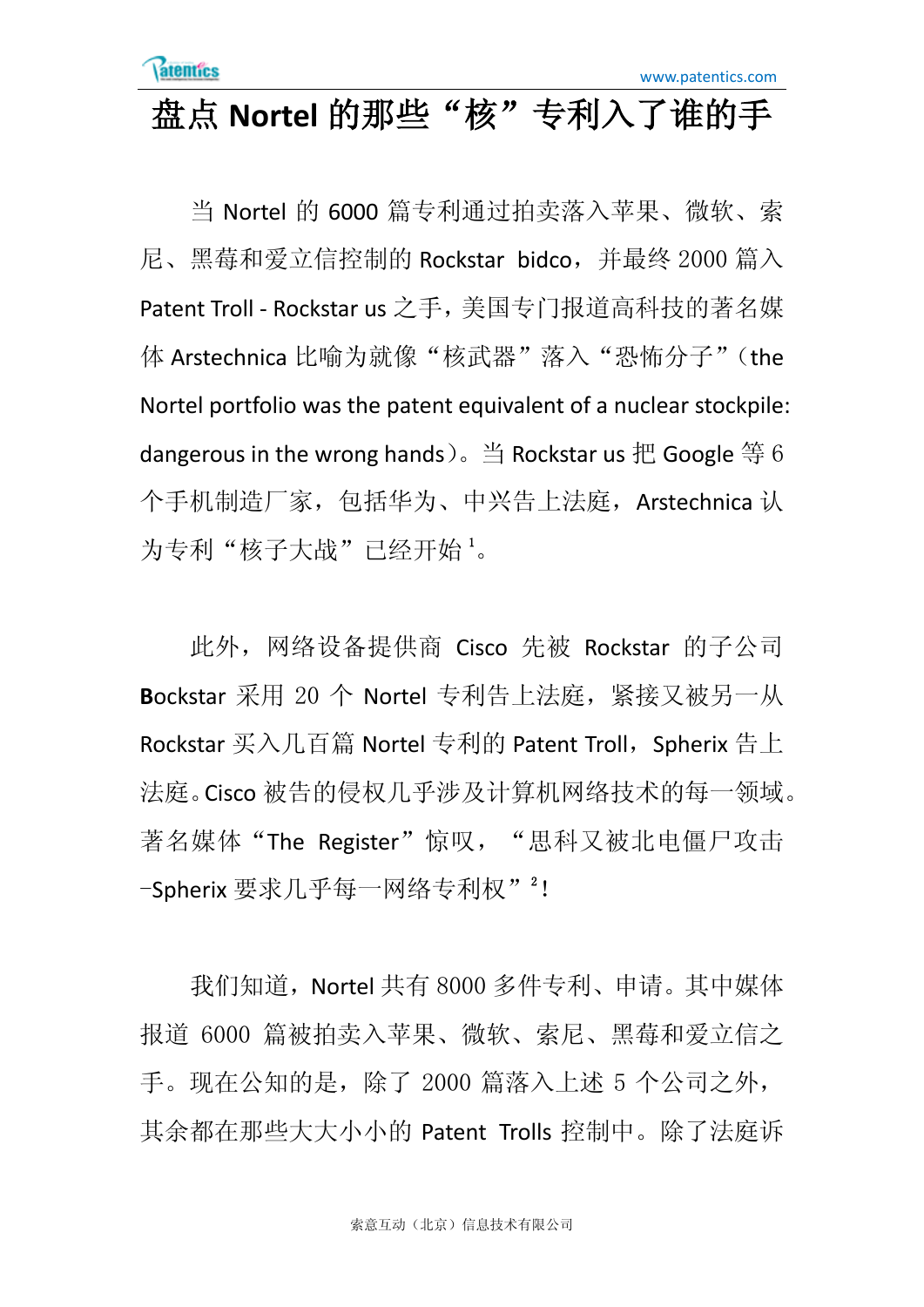讼文件公开的被侵权专利外,现在还没有一个详细盘点 Nortel 的每一件"核武器"的下落。往往只有在被"攻击" 时,才发现"怎么被侵权的又是 Nortel 的专利"。

Patentics 利用先进的专利分析技术,对 Nortel 的全部专 利进行了分析,通过分析 Nortel 全部专利的复杂去向信息, 获得精确的每一篇专利的当前专利权人的路线图。

同时Patentics通过计算机算法自动解读这些落入不同专 利权人手中的所有专利文本内容,我们发现这些 Nortel 专利 不仅已经被 5 大公司按需和按贡献金钱的关系分配。更重要 的是,那些落入 Patent Trolls 的专利(精确地说,是 2429 篇, 而不是 2000 篇), 其目标是非常明显, 通过诉讼获取更大的 利润。而这些 Trolls 的诉讼对象与诉讼策略,通过我们的分 析非常明确地告诉我们,除了贪婪(Greedy)外, Cisco 的近 20 年的专利申请策略,已经将自己送到了 Nortel 专利的瞄准线 上。这些经验与教训,对于每一个网络公司都必须了解,避 免重蹈覆辙!

本分析必须借助 Patentics 智能客户端完成。

<sup>1.</sup> [Patent war goes nuclear: Microsoft, Apple-owned "Rockstar" sues Google.](http://arstechnica.com/tech-policy/2013/10/patent-war-goes-nuclear-microsoft-apple-owned-rockstar-sues-google/) Arstechnica.com

<sup>2.</sup> [Zombie Nortel grabs Cisco by the neck, again](http://www.theregister.co.uk/2014/03/27/zombie_nortel_grabs_cisco_by_the_neck_again/) - Spherix claims patent rights over practically [every network,](http://www.theregister.co.uk/2014/03/27/zombie_nortel_grabs_cisco_by_the_neck_again/) 2014/03/27, theregister.com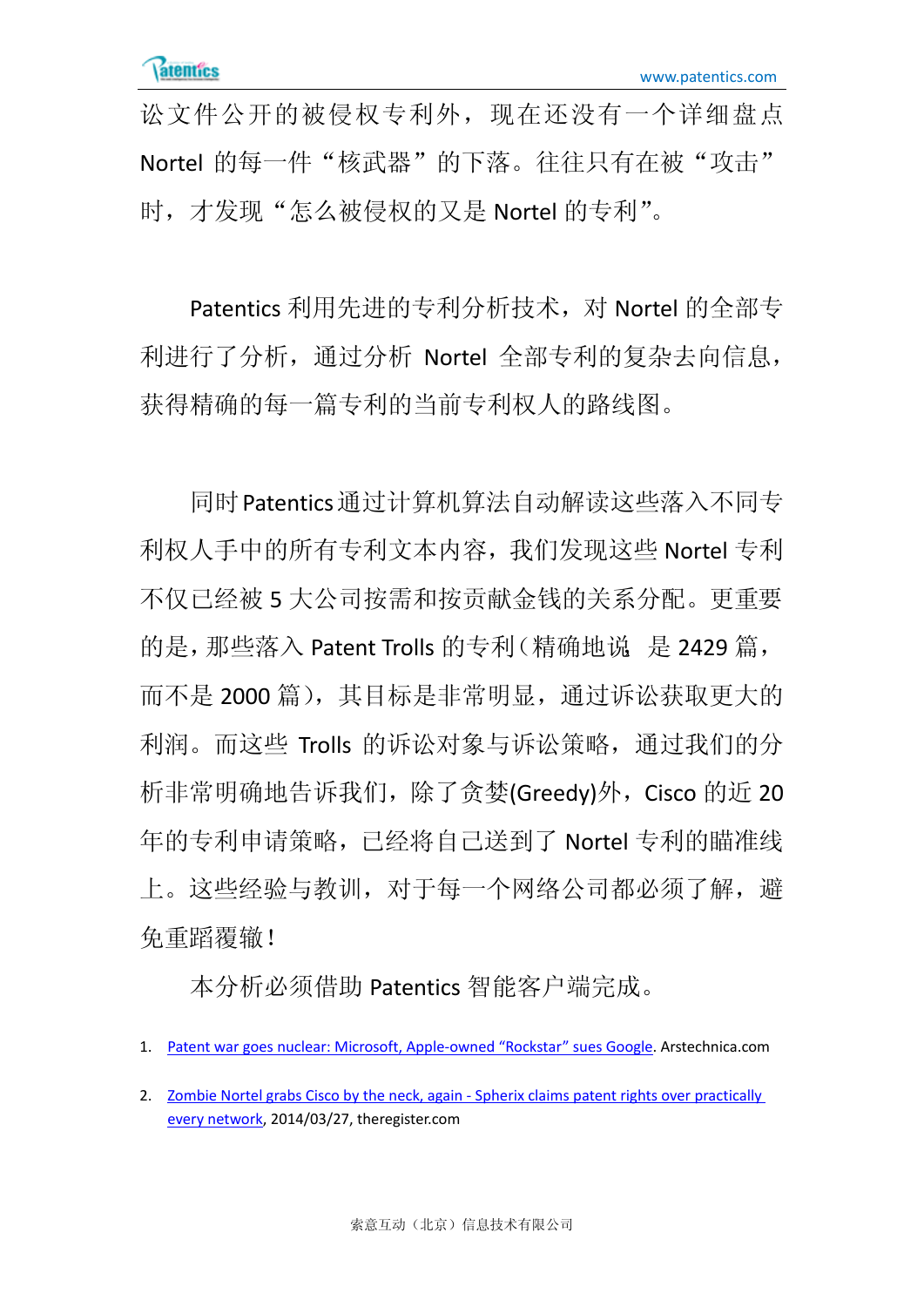| atentit |
|---------|
|         |

www.patentics.com

| Untitled - Patentics Smart Client                                                       |                                               |                                                                                   |                 |                                                                                                                                              |                |                            |
|-----------------------------------------------------------------------------------------|-----------------------------------------------|-----------------------------------------------------------------------------------|-----------------|----------------------------------------------------------------------------------------------------------------------------------------------|----------------|----------------------------|
| 编辑(E) 下载(D) 视图(Y) 工具(I)<br>文件(E)<br>ы<br>r                                              | 圃<br>陌                                        | 高级(A) 帮助(H)<br>لرجا                                                               |                 |                                                                                                                                              |                | Щ<br>▼                     |
| 打开<br>保存<br>编辑                                                                          | 裁剪器                                           | 缓存列表 自动发现<br>前页<br>后页                                                             |                 |                                                                                                                                              |                | 杳找                         |
| We web intelligenc                                                                      | 븊<br>e intelligenti                           | 首页  <b>捜索 </b> 分类 统计 文档 历史 项目<br> ann/nortei<br>搜索帮助<br>※ 字段组合 搜索扩展 智能搜索向<br>用户手册 |                 | 美国专利 &美国申<br>劼<br>请                                                                                                                          | 搜索<br>底<br>-SS | 搜索帮助  论坛<br>搜索过滤<br>快速测览全文 |
| 案例<br>$\star$<br>Temp                                                                   | 8412项结果:<br>昆                                 | 主搜索检索 nortel<br>E<br>全部专利共 8412 项<br>标量                                           |                 | 专利号: <br>发明人                                                                                                                                 | 分类             | 上<br>回区<br>国际分类            |
| 勔<br>S/1 ANN/nortel (8412)<br>项目<br>×.                                                  | $25\pi$<br>8,718,057                          | 以太网LAN 服务功能强化                                                                     | 北电网络            | Rabie; Sameh<br>  Aboul-Magd; 370<br>Osama                                                                                                   |                | <b>H04L</b>                |
| 专利<br>上へ<br>$\mathbf{r}$<br>□<br>$\times$ 60 $\times$<br>⊞Temp<br>□<br>$\Box$<br>⊞ oled | 8,687,773                                     | 用方法和系统用于接口统一的系统<br>报文发送与处在的过时系统后头公<br>司防火墙                                        | 美国电话电报<br> 北电网络 | Skladman;<br>Julia  <br>Thornberry,<br>Jr.; Robert J. I<br>Chatterley:<br>Bruce A.   Ng;<br>Alexander Siu-<br>Kay I<br>Peterson;<br>Bruce L. | 379            | <b>H04M</b>                |
|                                                                                         | 8,305,913                                     | 用方法和装置for 单端的非插入式<br>语音质量评估在网络电话                                                  | 北电网络            | El-Hennawey;<br>Mohamed  <br>Goubran;<br>Rafik I<br>Radwan;<br>Ayman M.  <br>Ding; Lijing                                                    | 370            | H04L                       |
|                                                                                         | 8,291,044                                     | 中间代理网络资源                                                                          | 北电网络            | Storrie; John                                                                                                                                | 709            | G06F                       |
|                                                                                         | 8,219,076                                     | 自测检法base 站接收仪的码分多<br>址探针                                                          | 北电网络            | Sundararajan;<br>Ganesh  <br>Mah; Edward<br>Ken Kiu  <br>McGowan;<br>Neil                                                                    | 455            |                            |
|                                                                                         | 8,199,646                                     | 系统, 装置,和用方法用于在通信网<br>络中分布链接状态信息                                                   | 北电网络            | Cain; Bradley                                                                                                                                | 370            |                            |
|                                                                                         | 8,190,772                                     | 装置和用方法for 二层和layer-3<br>VPN 发现                                                    | 北电网络            | Ould-Brahim;<br>Hamid                                                                                                                        | 709            |                            |
|                                                                                         | 8,184,644                                     | WiMAX R6 管理协议                                                                     | 北电网络            | Chen;<br>Zhihong  <br>Kuang; Randy                                                                                                           | 370            |                            |
|                                                                                         | 8,179,825                                     | 用方法和系统用于检测雷达路信号 北电网络                                                              |                 | Steer; David  <br>Smith: Adrian                                                                                                              | 370            |                            |
|                                                                                         | 8,170,418                                     | 保护光源for 多路复接器的多波长<br>分案无源光网络( WDM-PONS)                                           | 北电网络            | Habel; Richard<br>  Roberts; Kim 398<br>в.                                                                                                   |                |                            |
|                                                                                         | 8,170,074                                     | 基于的跟踪喷射播种功率在背方面<br>监控(体脂量) of 喷射播种激光<br>뾺                                         | 北电网络            | Cao; Bin  <br>Beckett;<br>Douglas<br>James   Luk;<br>Tom   Chen;<br>Rong                                                                     | 372            |                            |
| 点击切换到分类器                                                                                | 165,062                                       | WiMAX R6 控制结构                                                                     | 北电网络            | MacDonald;<br>Daniel                                                                                                                         | 370            |                            |
|                                                                                         | $\sqrt{18,132,017}$<br>$\left  \cdot \right $ | 用方法和装置for 安全地同步口令<br>系统                                                           | 北电网络            | Lewis;<br>Christopher                                                                                                                        | 713            |                            |
| H   +   →   →   →   远程 人太地 人分类器 人全文 人PDF 人图片 /                                          |                                               |                                                                                   |                 |                                                                                                                                              |                |                            |
| Done                                                                                    |                                               | 左视图                                                                               | 右视图             |                                                                                                                                              |                |                            |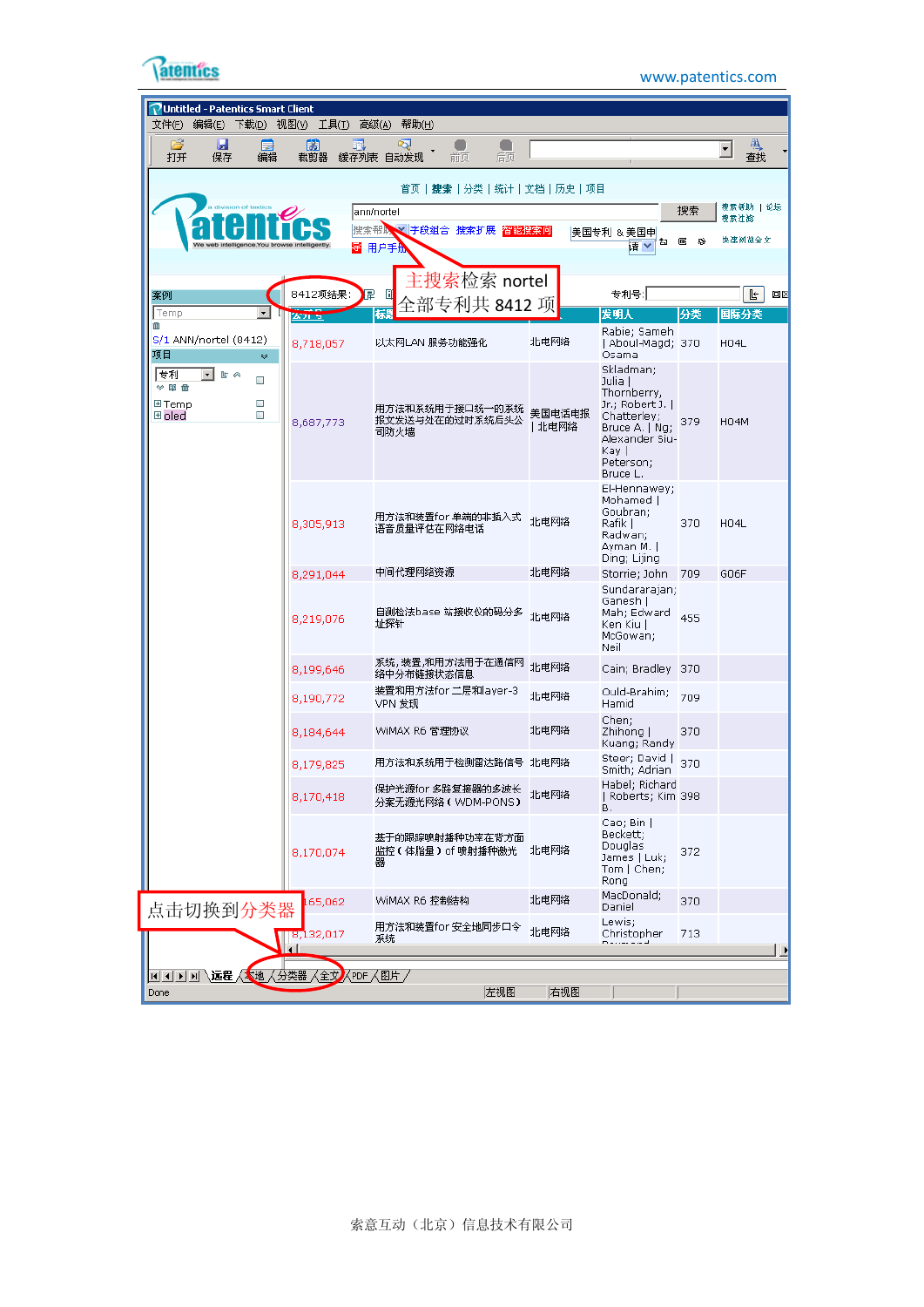

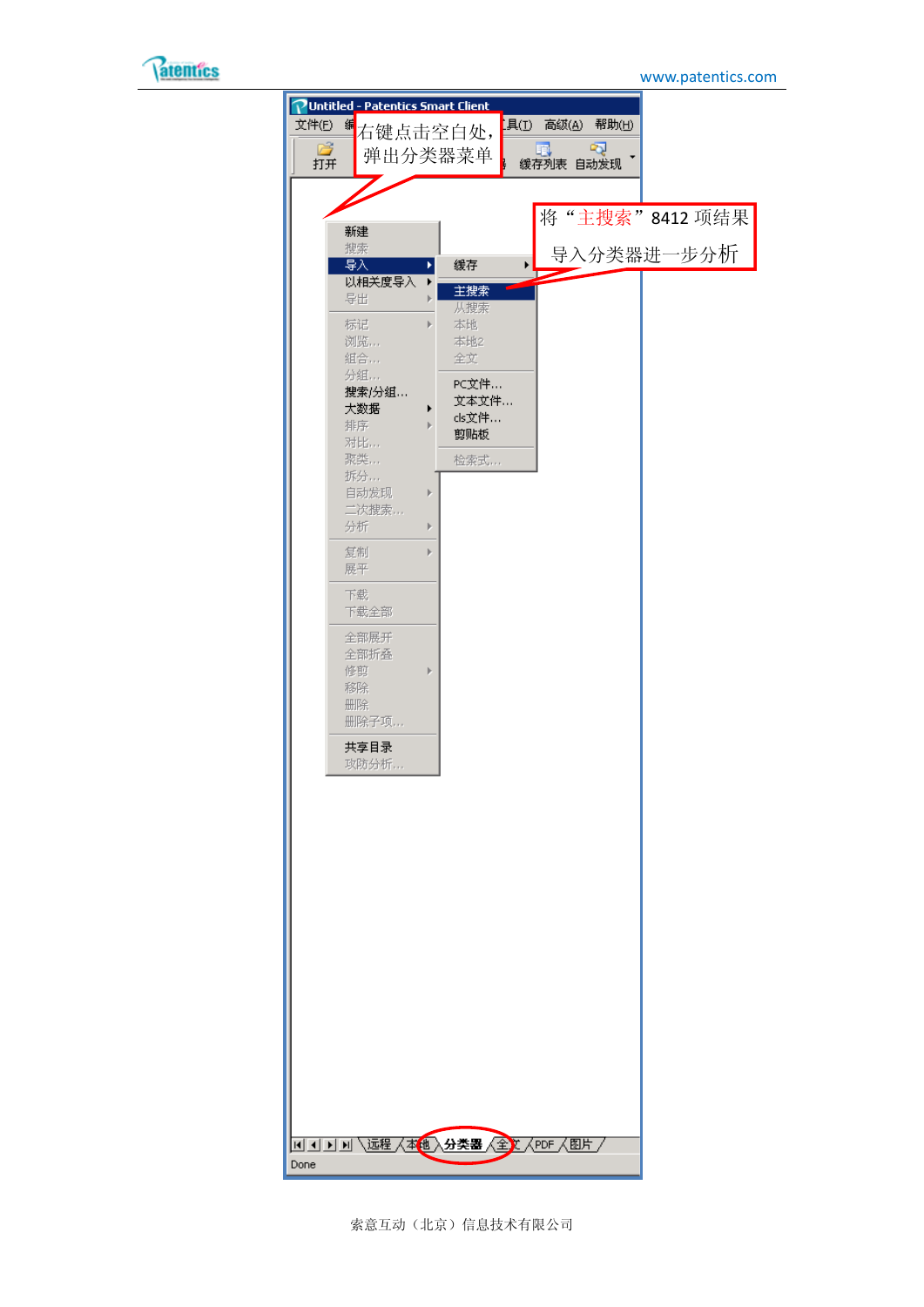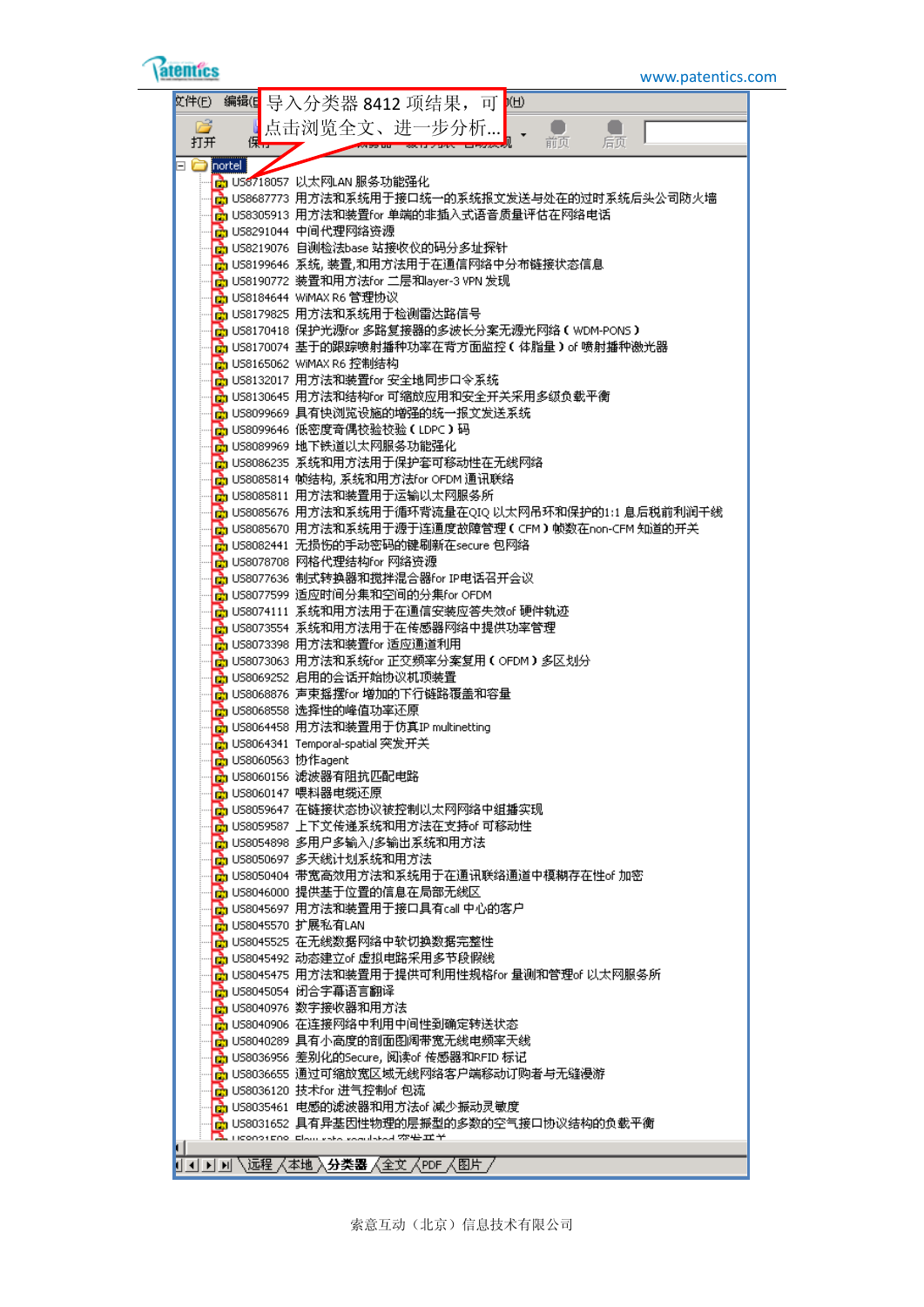

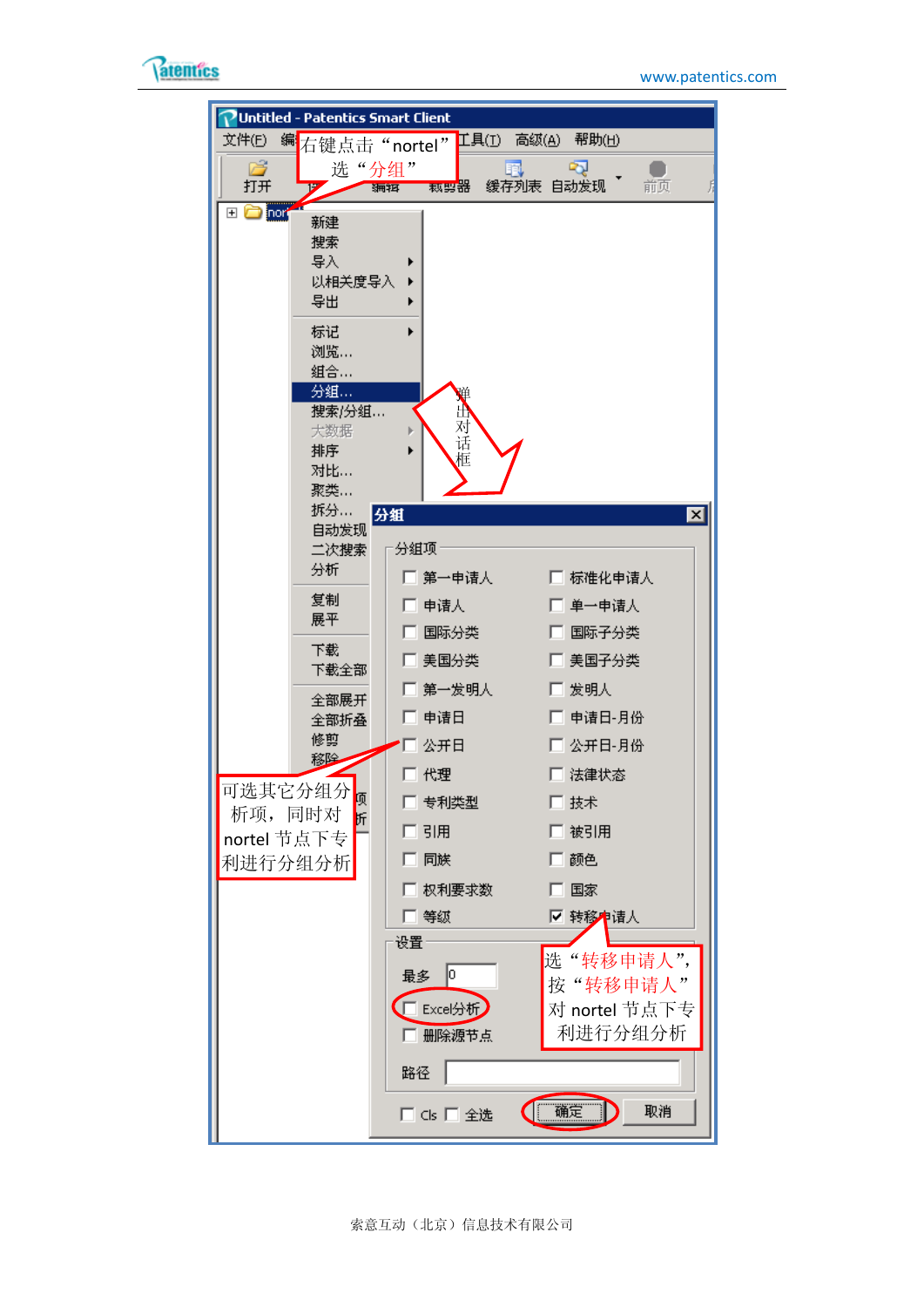

|                            |                          | Untitled - Patentics Smart Client                             |          |          |                         |    |                                                                                      |              |                        |
|----------------------------|--------------------------|---------------------------------------------------------------|----------|----------|-------------------------|----|--------------------------------------------------------------------------------------|--------------|------------------------|
| 文件(E)                      | 编辑(E)                    |                                                               |          |          | 下载(D) 视图(Y) 工具(I) 高级(A) |    | 帮助(H)                                                                                |              | 分析结果中还包括获取             |
|                            |                          |                                                               |          |          |                         |    |                                                                                      |              |                        |
| C                          |                          | ы<br>囩<br>保存<br>编辑                                            |          | 困<br>裁剪器 |                         | P) | 前页                                                                                   |              |                        |
| 打开                         |                          |                                                               |          |          | 缓存列表 自动发现               |    |                                                                                      |              | 880 篇 Nortel 专利的       |
| <b>E</b> - <b>C</b> nortel |                          |                                                               |          |          |                         |    |                                                                                      |              |                        |
|                            |                          | 白 <mark>◯</mark> nortel - 转移申请人                               |          |          |                         |    |                                                                                      |              |                        |
|                            |                          | <b>E</b> nortel networks                                      |          |          |                         |    |                                                                                      | Ciena。而我们知道, |                        |
|                            |                          | <b>E</b> rockstar consortium us                               |          |          |                         |    |                                                                                      |              |                        |
|                            |                          | <b>E</b> -C apple computer                                    |          |          |                         |    |                                                                                      |              |                        |
|                            | <b>E</b> ciena           |                                                               | 专利: 1470 |          | 引用: 9.36   自引用: 1.7     |    |                                                                                      |              |                        |
|                            |                          | 由 <sup>*</sup> constellation ted 被引用: 20.93   被自引用: 0.79      |          |          |                         |    |                                                                                      |              | Ciena 是不在 Nortel 专     |
|                            |                          | 中一 *bank of new york 网族: 4.85                                 |          |          |                         |    | agent, the                                                                           |              |                        |
|                            |                          | 中一 *bockstar technolo权利要求: 23.76, 技术特征: 11.58                 |          |          |                         |    |                                                                                      |              |                        |
|                            | <b>E</b> nicrosoft       |                                                               |          | ウ奕数 ❤️41 |                         |    |                                                                                      | 利拍卖交易中。      |                        |
|                            |                          | 由 ci-ci research in motion 有效; 1038                           | 未知: 421  |          |                         |    |                                                                                      |              |                        |
|                            |                          |                                                               | 无效: 11   |          |                         |    |                                                                                      |              |                        |
|                            | <b>⊞</b> ericsson        |                                                               | 車軍: 1    |          |                         |    |                                                                                      |              |                        |
|                            |                          | <b>⊞</b> avaya holdings                                       | 发明: 1469 |          |                         |    |                                                                                      |              |                        |
|                            |                          | <b>⊞ a</b> genband us                                         | 授权: 1049 |          |                         |    |                                                                                      |              |                        |
|                            |                          | 白 *siecor technology 申请: 421                                  |          |          |                         |    |                                                                                      |              | Ciena 于 2009 年 11 月,   |
|                            |                          | <b>E</b> -C *popkin family assets, I.I.c.                     |          |          |                         |    |                                                                                      |              |                        |
|                            |                          | <b>in foot contract are bidco</b>                             |          |          |                         |    |                                                                                      |              |                        |
|                            |                          | <b>E</b> <sup>1</sup> *spherix portfolio acquisition ii, inc. |          |          |                         |    |                                                                                      |              | 仅 花 \$530M 现 金 加       |
|                            |                          | <b>E</b> cable design technologies                            |          |          |                         |    |                                                                                      |              |                        |
|                            |                          | independence manzanar                                         |          |          |                         |    |                                                                                      |              |                        |
|                            |                          | <b>E</b> -C avaya technology                                  |          |          |                         |    |                                                                                      |              | \$239M 股权购买了           |
|                            |                          | <b>E</b> kapsch carriercom france                             |          |          |                         |    |                                                                                      |              |                        |
|                            | <b>⊞ a</b> bookham       |                                                               |          |          |                         |    |                                                                                      |              |                        |
|                            |                          | <b>E</b> claro technology                                     |          |          |                         |    |                                                                                      |              | Nortel global Optical  |
|                            |                          | <b>⊞</b> credit suisse                                        |          |          |                         |    |                                                                                      |              |                        |
|                            |                          | H- <sup>1</sup> *alcatel lucent (formerly known as alcatel)   |          |          |                         |    |                                                                                      |              |                        |
|                            |                          | <b>E</b> - <b>in</b> alcatel lucent usa                       |          |          |                         |    |                                                                                      |              |                        |
|                            | ⊡ nordx cdt              |                                                               |          |          |                         |    |                                                                                      |              | Networking and Carrier |
|                            |                          | $\Box$ *wells fargo foothill, inc.                            |          |          |                         |    |                                                                                      |              |                        |
|                            |                          | E- astec internation                                          |          |          |                         |    |                                                                                      |              |                        |
|                            |                          | E-C stmicroelectronics                                        |          |          |                         |    |                                                                                      |              | Ethernet 全部产品线加        |
|                            |                          | <b>h</b> blackberry                                           |          |          | 公司名前有*的都                |    |                                                                                      |              |                        |
|                            |                          | 中 bookham technology                                          |          |          | 是从来没有用该                 |    |                                                                                      |              |                        |
|                            |                          | □ lg electronics                                              |          |          |                         |    |                                                                                      |              | 客户合同, 还外加 880          |
|                            |                          | <b>E</b> bell northern research                               |          |          | 名申请过专利的,                |    |                                                                                      |              |                        |
|                            | 田 <mark>一</mark> corning |                                                               |          |          | 即为纯买家。                  |    |                                                                                      |              |                        |
|                            |                          | here the "bank of new york mellon trust company, n.a., the    |          |          |                         |    |                                                                                      | 件专利与申请。      |                        |
|                            |                          |                                                               |          |          |                         |    |                                                                                      |              |                        |
|                            | □ coretek                |                                                               |          |          |                         |    |                                                                                      |              |                        |
|                            |                          | 田 *mobilestar technologies llc                                |          |          |                         |    |                                                                                      |              |                        |
|                            |                          | 由 <sup>2</sup> *alcatel submarine systems b.v.                |          |          |                         |    |                                                                                      |              |                        |
|                            |                          | <b>E</b> volt delta resources                                 |          |          |                         |    |                                                                                      |              |                        |
|                            | ⊞~loo afrl rij           |                                                               |          |          |                         |    |                                                                                      |              | 还有一些专利都在               |
|                            |                          | 由 <mark>□</mark> bell canada                                  |          |          |                         |    |                                                                                      |              |                        |
|                            | <b>⊞ □ radware</b>       |                                                               |          |          |                         |    |                                                                                      |              |                        |
|                            | 由 <b>n</b> spherix       |                                                               |          |          |                         |    |                                                                                      |              | 银行手里,都是 2009           |
|                            |                          | <b>E</b> aastra technologies                                  |          |          |                         |    |                                                                                      |              |                        |
|                            | ⊞~l⊟ ii vi               |                                                               |          |          |                         |    |                                                                                      |              |                        |
|                            |                          | Here superior essex communications                            |          |          |                         |    |                                                                                      |              | 年前的 Collateral, 是      |
|                            |                          | $\Box$ *entrust holdings, inc.                                |          |          |                         |    |                                                                                      |              |                        |
|                            |                          | 田 *guaranty business credit corporation                       |          |          |                         |    |                                                                                      |              |                        |
|                            |                          | $\Box$ *trident ip solutions, IIc                             |          |          |                         |    |                                                                                      | 抵押。          |                        |
|                            |                          | $\Box$ maple acquisition                                      |          |          |                         |    |                                                                                      |              |                        |
|                            |                          | northen telecom                                               |          |          |                         |    |                                                                                      |              |                        |
|                            |                          | <b>Contract of america, n.a., as administrative agency</b>    |          |          |                         |    |                                                                                      |              |                        |
|                            |                          | thank of america, n.a., as agent                              |          |          |                         |    |                                                                                      |              |                        |
|                            |                          |                                                               |          |          |                         |    | El- <b>Co</b> *bell canada, 1050 beaver hall hill, montreal, quebec, canada, h3c 3g4 |              |                        |
|                            |                          | ⊞. *gatx european technology ventures                         |          |          |                         |    |                                                                                      |              |                        |
|                            |                          | hortel networks limiited                                      |          |          |                         |    |                                                                                      |              |                        |
|                            |                          | <b>⊞</b> cassidian sas                                        |          |          |                         |    |                                                                                      |              |                        |
|                            |                          | <b>E</b> -C entrust technologies                              |          |          |                         |    |                                                                                      |              |                        |
|                            |                          |                                                               |          |          |                         |    |                                                                                      |              |                        |
|                            |                          |                                                               |          |          |                         |    |                                                                                      |              |                        |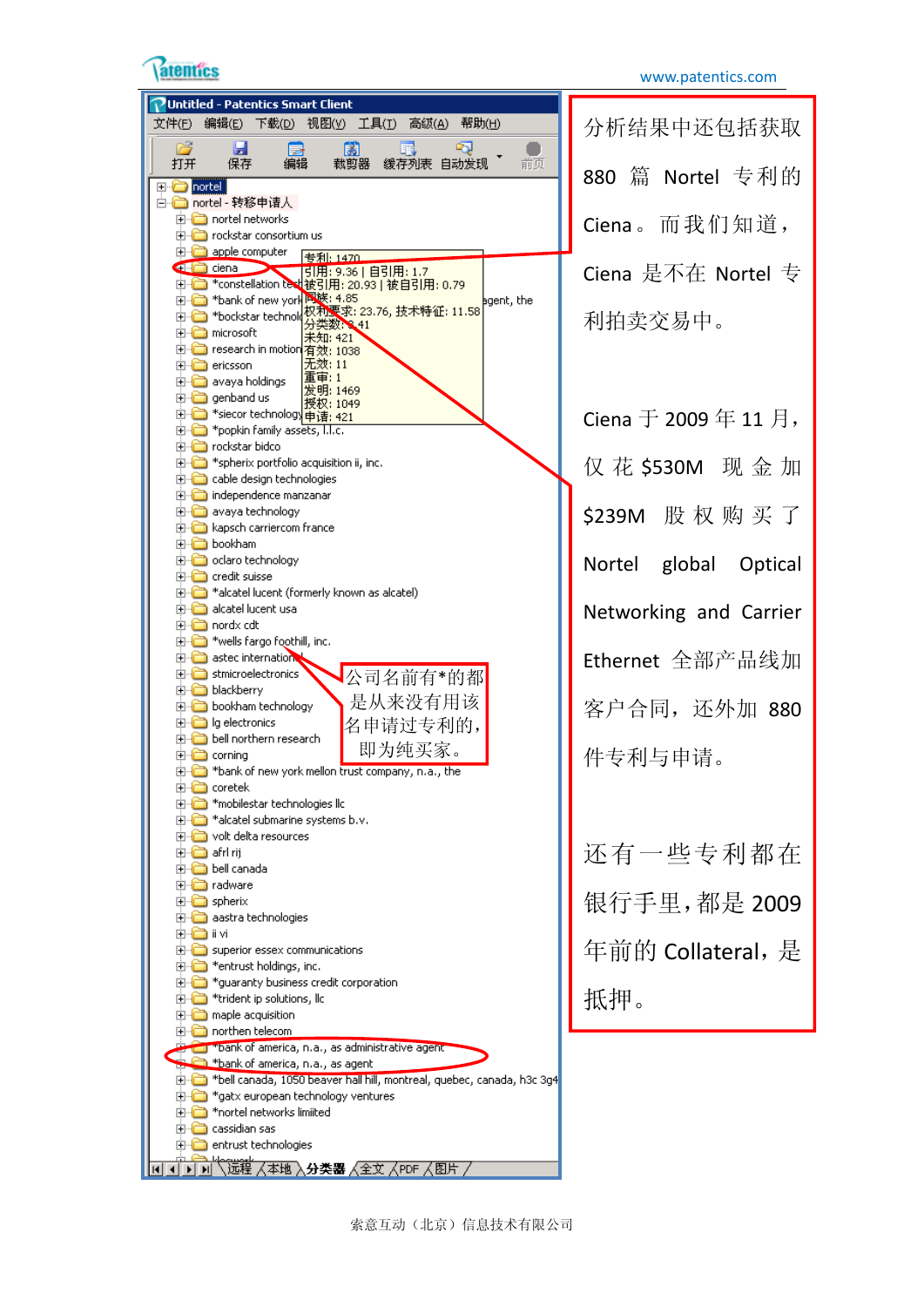

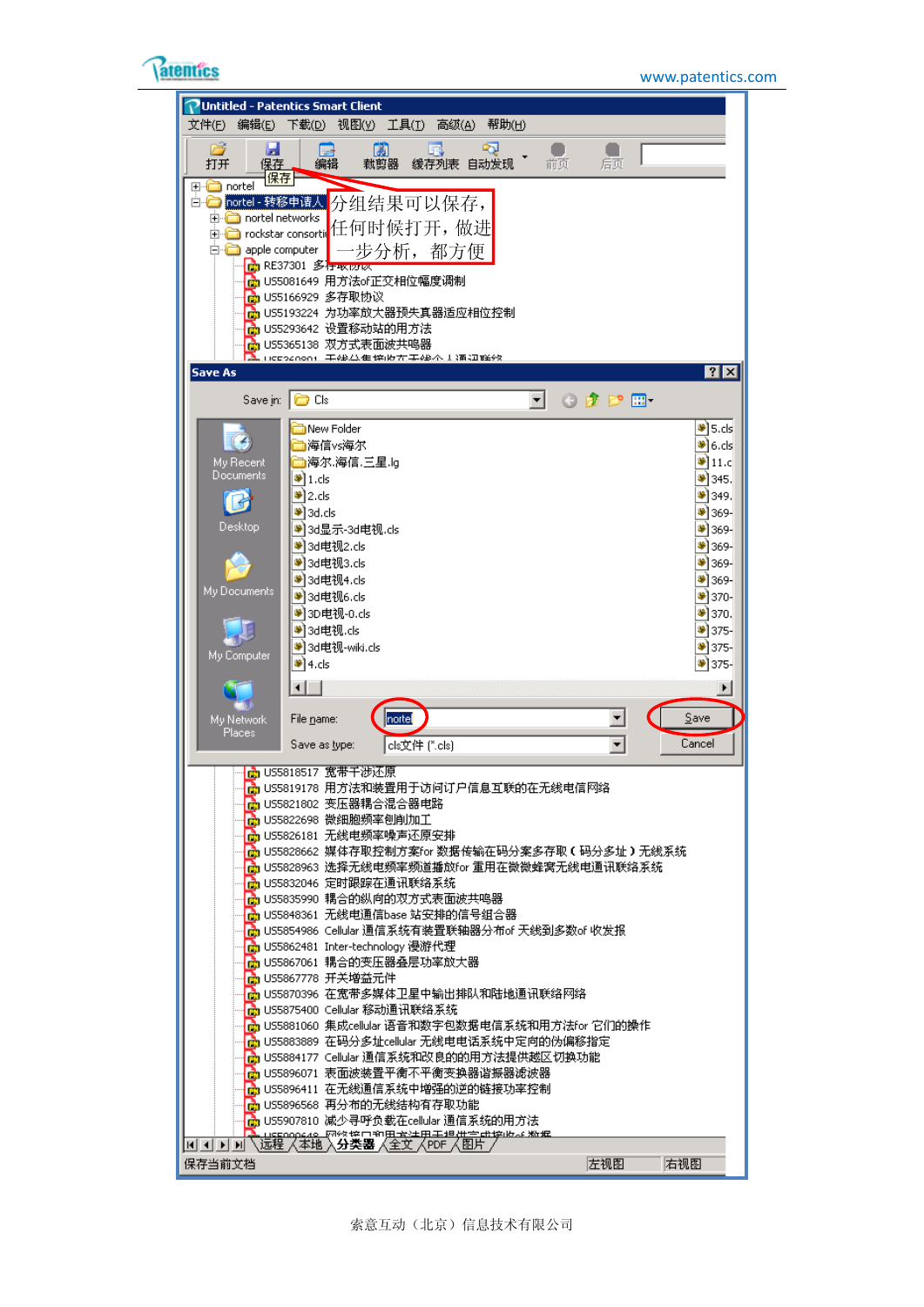从分组结果来看,已经可以确定落入 Patent Troll "Rockstar"及子公司的专利、申请共有:

| rockstar<br>consortium | constellation | bockstar<br>Technologies   technologies | rockstar<br>bidco | mobilestar<br>technologies | 总计     |
|------------------------|---------------|-----------------------------------------|-------------------|----------------------------|--------|
| us                     | LLC           | IІс                                     |                   | llc                        |        |
| 1470 篇                 | 497篇          | 334 篇                                   | 58 篇              | 9 篇                        | 2368 篇 |

注: Rockstar 两个申请人, 已被归入标准化公司名 rockstar

此外, 1118 篇入了"苹果", 232 篇入了"微软", 246 篇入了 Research in motion, 185 篇入了"爱立信"。"索尼" 没有出现在分组后的结果中,可能还没有完成转移手续,还 在 Nortel 名下(1691 篇)。必须指出,那些专利只要不落入 PatentTroll 的手,可能还是相对安全的。

进一步,如果希望了解购买这些专利的公司的专利技术 策略,我们可以对这些被瓜分的专利,分别按接收的公司进 行技术分组。我们马上可以发现每个公司的购买专利的技术 重点都有所不同。

例如,落入苹果公司的 1118 篇专利中,有许多 3G、4G 的核心专利。难怪苹果在 45 亿中出价 26 亿,大概轮到第一 挑选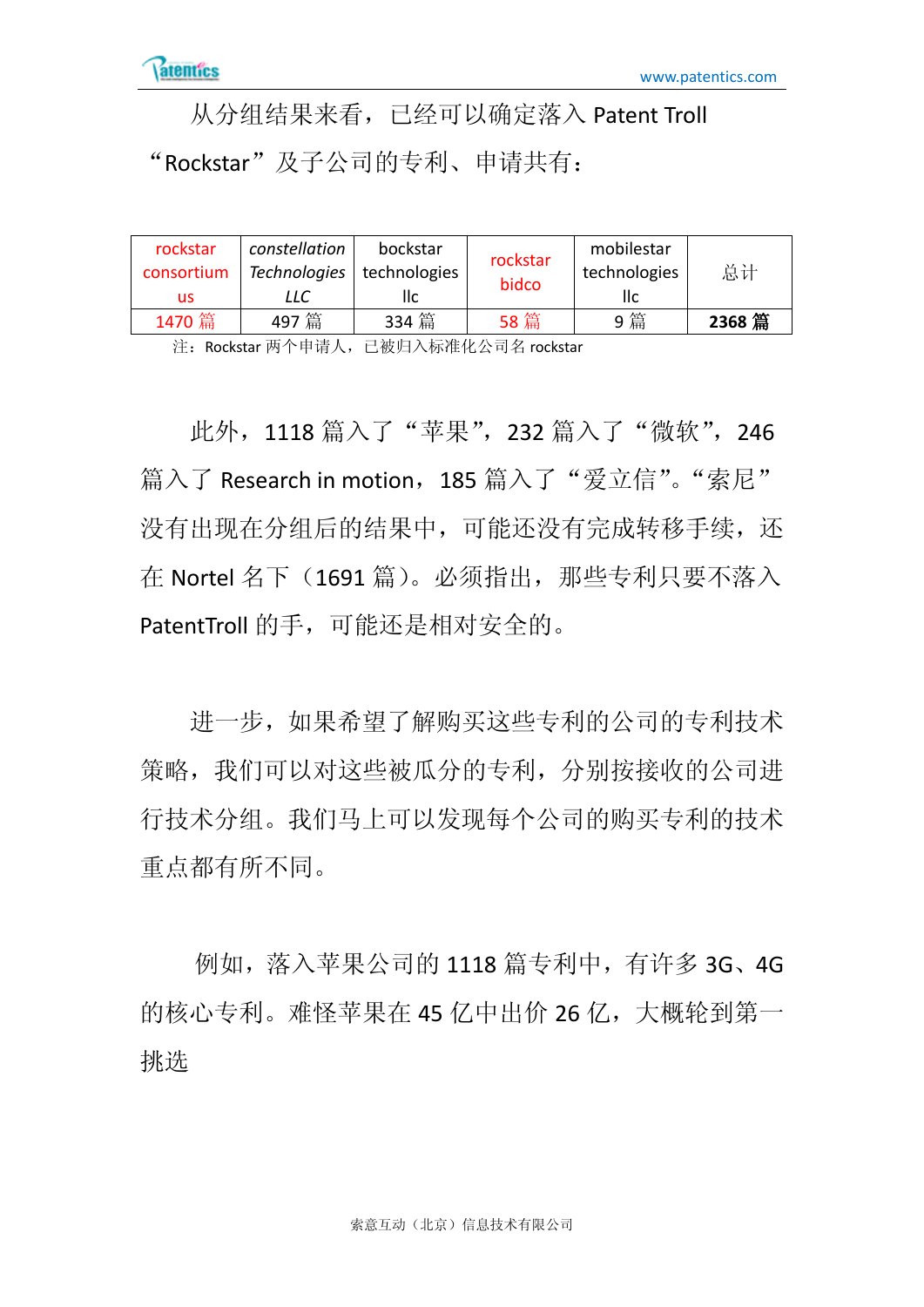

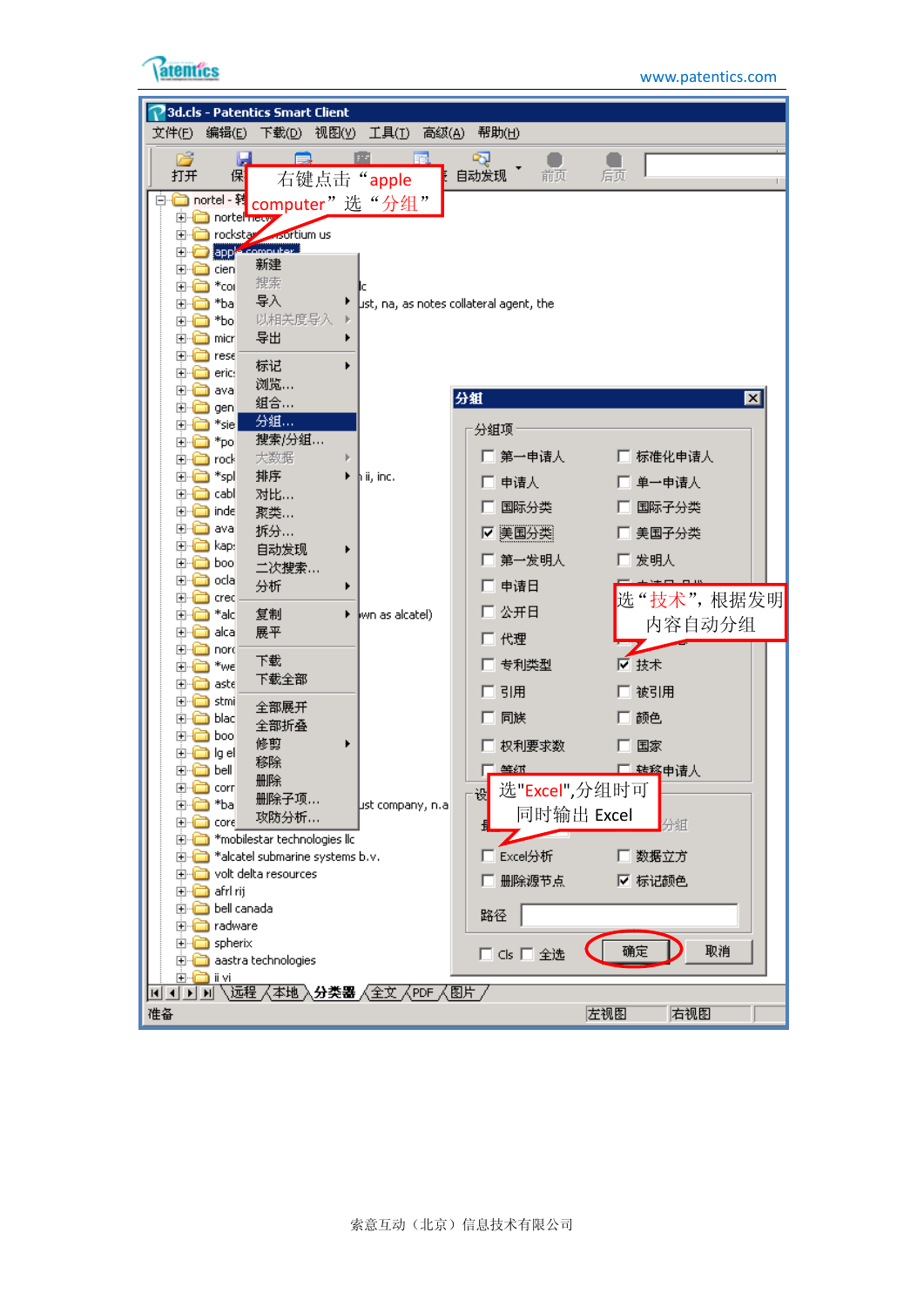

Patentics 根据节点下专利文本内容(1118 篇)自动进行

计算机解读,将发明内容相类似专利放在同一类(节点)下。

| ⊞⊪l⊡ nortel                                                                                     |
|-------------------------------------------------------------------------------------------------|
| 白合 nortel - 转移由请人                                                                               |
| in nortel networks                                                                              |
| ia in rockstar consortium us                                                                    |
| 4G 专利是 Apple 获取<br>apple computer                                                               |
| 中 apple computer - 美国分类<br>的最关键技术分组                                                             |
| apple computer - 技术                                                                             |
| EFT Data tone   Multicarrier system   Receiver complexity   Ordm tone                           |
| Signaling resource   Air link   Data traffic channel   Uplink connection                        |
| ெ்் Radio path   Frequency assignment   Forward-link   Radio carrier                            |
| டு - Qos data   Voip frame   Transmission of data packet   <u>Downlin</u> k stream              |
| <b>E-Communistion ShapenSation   ShapenDIPLIC Part discussion Contract</b>                      |
| 面 → Operational band   Operational bandwidth   Signal isolation   Solid state power amplifier   |
| <b>E</b> Network-specific   Ip session   Local gateway   Communication entity                   |
| in Voice communication channel   User communication   Send voice   Voice-over internet protocol |
| ├ <mark>ふ</mark> US5734984 电话系统for 移动无线电话服务所                                                    |
| - <mark>A</mark> US6542486 多技术声码器和关联电信网络                                                        |
| - <mark>ト</mark> US6188898 移动通讯联络网络                                                             |
| -- <mark>-A</mark> US5937345 用方法和装置用于在通讯联络系统中截获话费                                               |
| -  <mark>A</mark> US6219539 系统和用方法用于实现私有无线通讯联络                                                  |
| -└ <mark>☆</mark> US6847821 通过单一无线电频率通道在无线通讯联络网络中用方法和系统for 同时传输of 语音和非语音数据                      |
| - <mark>• N</mark> US7864752 在无线通信网络中持有人路径资源匹配                                                  |
|                                                                                                 |
| -  <mark>A</mark> US6154643 Band与修改在电信系统有无线电链接中                                                 |
| - n US6075985 无线存取系统与DID和AIOD 功能                                                                |
| - n US20100039949 用方法和装置for 数据通信                                                                |
| - <mark>• 1</mark> US20040004957 用方法和装置for 数据通信                                                 |
| - <mark>n</mark> US7639601 用方法和装置for 数据通信                                                       |
| -- <mark>-A</mark> US6393285 在无线系统中用方法和系统for 动态地登记和寻呼移动部件                                       |
| - <mark>n</mark> US7203226 用方法和装置for 数据通信                                                       |
| -  <mark>•}</mark> US6721707 用方法和装置用于在数据通信通道中控制在二工作振型在presence之间的音频转换器的转变of 链接                  |
| └ US5909648 网络接口和用方法用于提供完成接收of 数据                                                               |
| └ <mark>☆</mark> US6278697 用方法和装置用于处理多协议通讯联络                                                    |
| ├― US7986954 有广播系统的无线通信网络for 信息分布                                                               |
| <mark>呛</mark> US5978358 确定网络开关容量的 <b>第治8 类技术都是与语音通信有关的专利</b>                                   |
| ├─ US7330720 基于的时间区电话服务所                                                                        |
| └ US20050070282 基于的时间区电话服务所                                                                     |
| ♪ US20070129084 创制和自用户定义的识别位置采用通信枢纽站                                                            |
| ♪ US6967971 用方法和系统用于提供集成功能拓扑结构for 无线和有线线路通信网络                                                   |
| …└ <mark>┌</mark> ┌ US5915220 系统和用方法用于在电信网络中保持简档信息                                              |
| …├ <mark>孟</mark> US6097968 用方法和装置用于路由话费到低功率移动式                                                 |
| …├ <mark>ふ</mark> US6816511 用推导提供的转码装置                                                          |
| …… <mark>……</mark> US5787355 用方法和装置for 无线线槽到私有分支交换                                              |
| …└ <mark>ふ</mark> US20070025270 采用可达性信息到促进对等通讯联络                                                |
| …└── US6847632 用方法和装置for 数字cellular 互联网语音通讯联络                                                   |
|                                                                                                 |
| …│ <mark>ふ</mark> US20100318668 采用可达性信息到促进对等通讯联络                                                |
|                                                                                                 |
|                                                                                                 |
| …… <mark>…</mark> US6138007 用方法和系统for 迟call 转送当漫游从全球移动通信系统系统到IS41 系统                            |
| ┈┣ <mark>ゅ</mark> US6256503 在无线通讯联络网络中用方法和系统用于提供被限的用户端接区域在始发者位置基于                               |
| …├ <mark>─</mark> US20050239496 移动终端有线的与和无线网络界面                                                 |
| - <mark>• •</mark> US20060168087 Instant 报文发送客户和服务器                                             |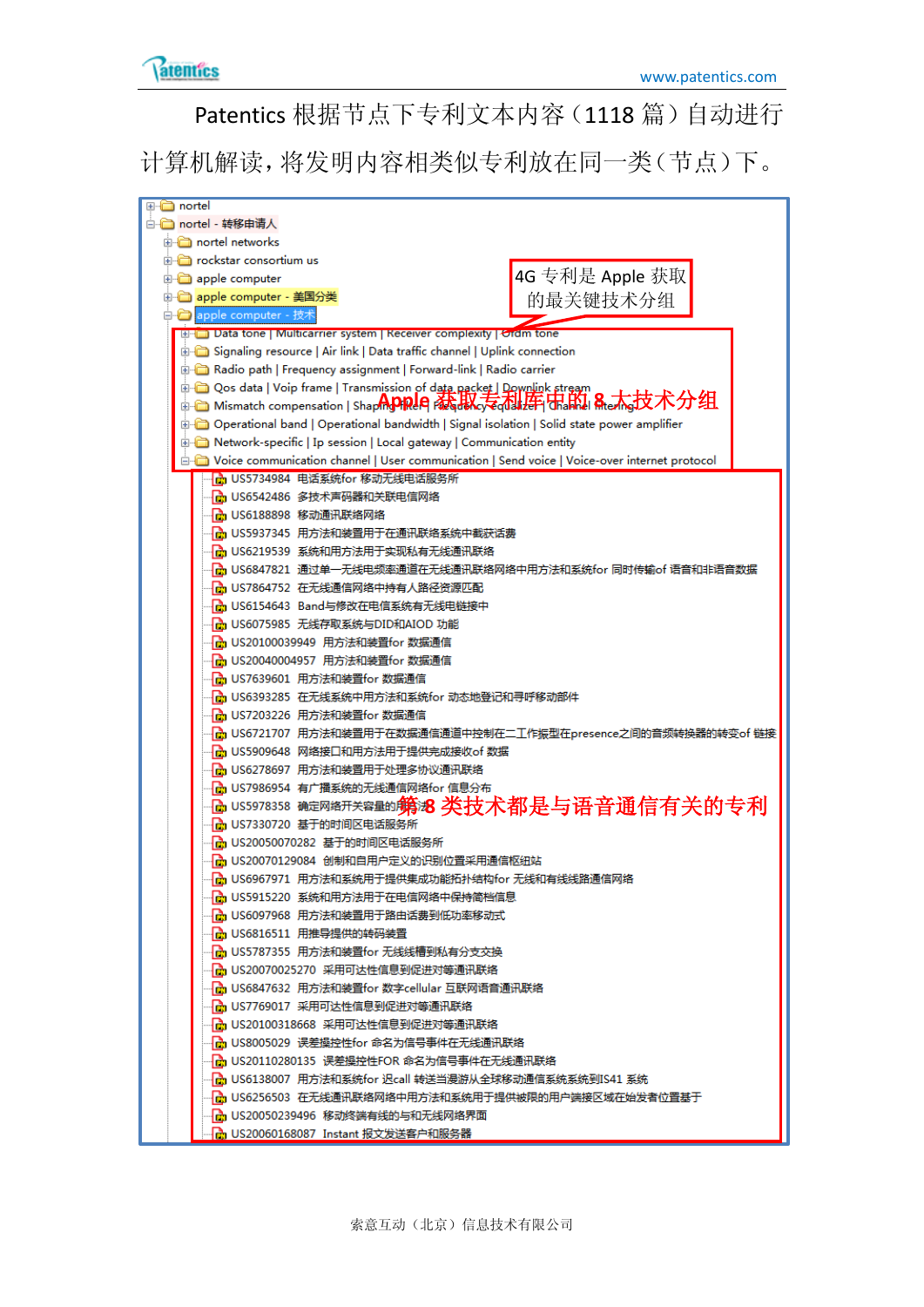大家可以对任何其它节点(只有节点下有专利), 进行 按各种需要的进一步分组分析。例如,想了解苹果第 3 类技 术下(Radio path1...)的美国分类,只需在该节点上右键点 击,选"分组",在分组框中选"美国分类"即可。对分了 组后的美国分类结果,还可再进行按"申请日"的分组分析, 等等,等等,如此,直至获得理想结果。

此外,还有 56+5=61 篇入了另一 Troll "spherix portfolio acquisition ii, inc."。这个 Troll 杀伤力很强,已经开始告 Telcom 的厂家,先是 Cisco, Juniper networks、Verizon,现在也把华 为告了。大家必须对这些专利进行细致分析,通过分析了解 Troll 的策略, 早有准备。

另外,从分组后的分析可发现,这些 Trolls 选择专利有 个非常重要的策略,就是专门选用那些被引用度最高的专利。 因为他们往往通过引用关系,直接找到诉讼攻击对象。例如, 苹果与 rockstar 的专利库, 通过分析, 就有 2 个非常不同的 特征 -- 被引用度(平均每篇被引用篇数), 17.77 篇对 21.75 篇。就是说 rockstar 手中的专利平均每篇被引用要比苹果的 平均数多 4 篇。这种按需所取得专利的选择策略,可谓很聪 明。我们不认为苹果会用手中专利对第三方发起攻击,因此 被引证度不是主要考虑。而 rockstar 的唯一目的,就是最大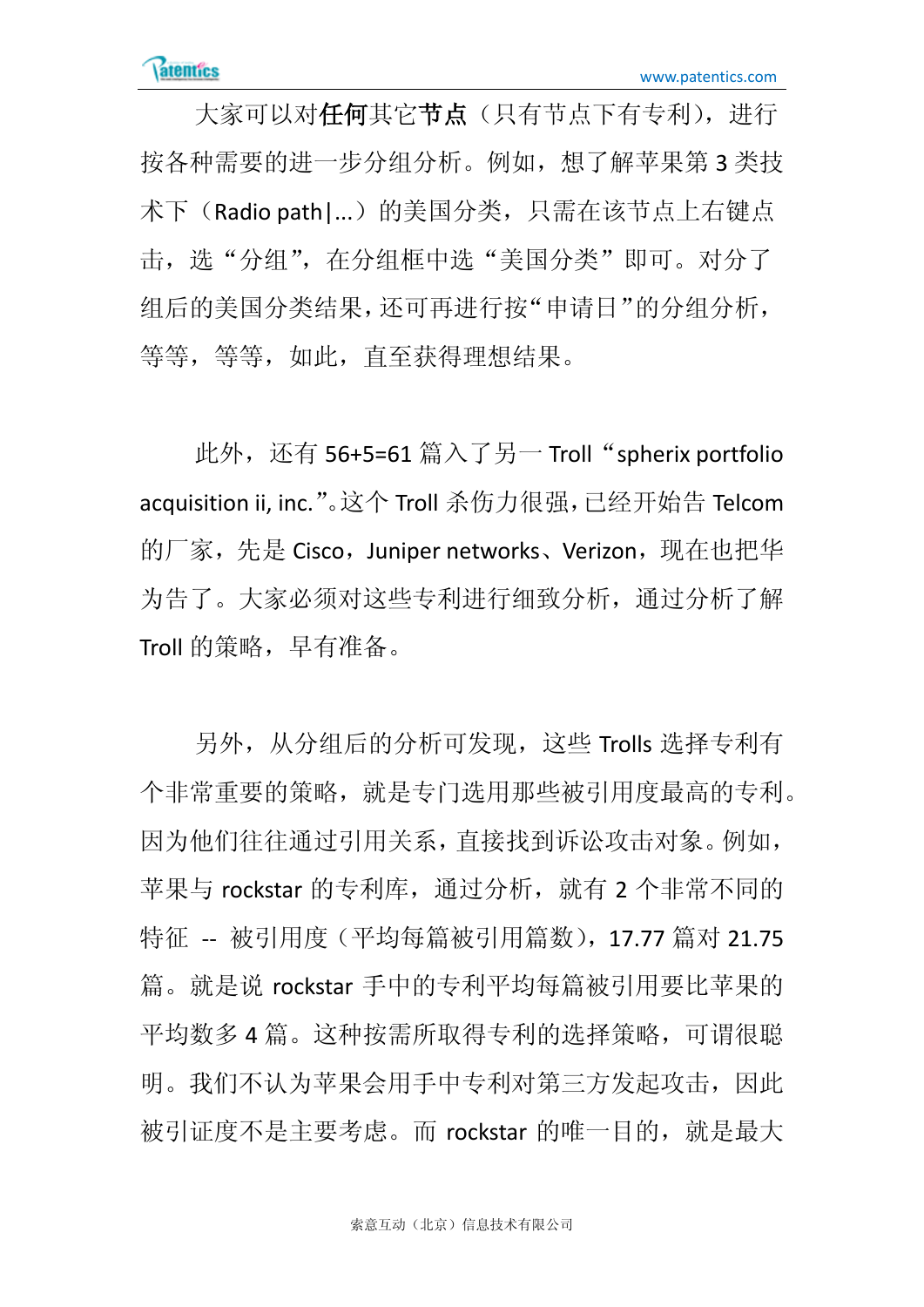限度利用手中的专利对第三方发起诉讼。被引用越多,可攻 击目标越多。至于名列最后的几个小 Trolls,手中的专利被引 用度更高的可怕,平均高达 64 篇,难怪这 2 个 Trolls 已经把 Cisco、Juniper、Verizon 现在是华为都告上法庭。

|                 | A                                       | в    | C     | D     |       |       | G     | H     |
|-----------------|-----------------------------------------|------|-------|-------|-------|-------|-------|-------|
|                 | www.patentics.com                       | 数量   | 引用数   | 引用度   | 被引用数  | 被引用度  | 同族数   | 同族度   |
|                 | nortel networks                         | 1725 | 11731 | 6.8   | 37884 | 21.96 | 4998  | 2.9   |
| 3               | rockstar bidco                          | 1528 | 14137 | 9.25  | 33239 | 21.75 | 7659  | 5.01  |
|                 | apple computer                          | 1118 | 7635  | 6.83  | 19865 | 17.77 | 11763 | 10.52 |
|                 | *constellation technologies llc         | 497  | 4399  | 8.85  | 12161 | 24.47 | 2314  | 4.66  |
| 6               | *bockstar technologies IIc              | 334  | 2888  | 8.65  | 6699  | 20.06 | 1380  | 4.13  |
|                 | research in motion.                     | 246  | 1799  | 7.31  | 5211  | 21.18 | 1770  | 7.2   |
| 8               | microsoft                               | 232  | 2083  | 8.98  | 7245  | 31.23 | 1483  | 6.39  |
| 9               | ericsson                                | 185  | 1377  | 7.44  | 3579  | 19.35 | 919   | 4.97  |
| 10 <sub>1</sub> | *spherix portfolio acquisition ii, inc. | 56   | 540   | 9.64  | 1389  | 24.8  | 204   | 3.64  |
| 11              | *mobilestar technologies llc            | 9    | 142   | 15.78 | 579   | 64.33 | 52    | 5.78  |
| 12              | spherix                                 | 5    | 41    | 8.2   | 319   | 63.8  | 20    |       |

下一节,我们将详细分析有哪些公司,已经在这些 Troll 的瞄准镜里被瞄上!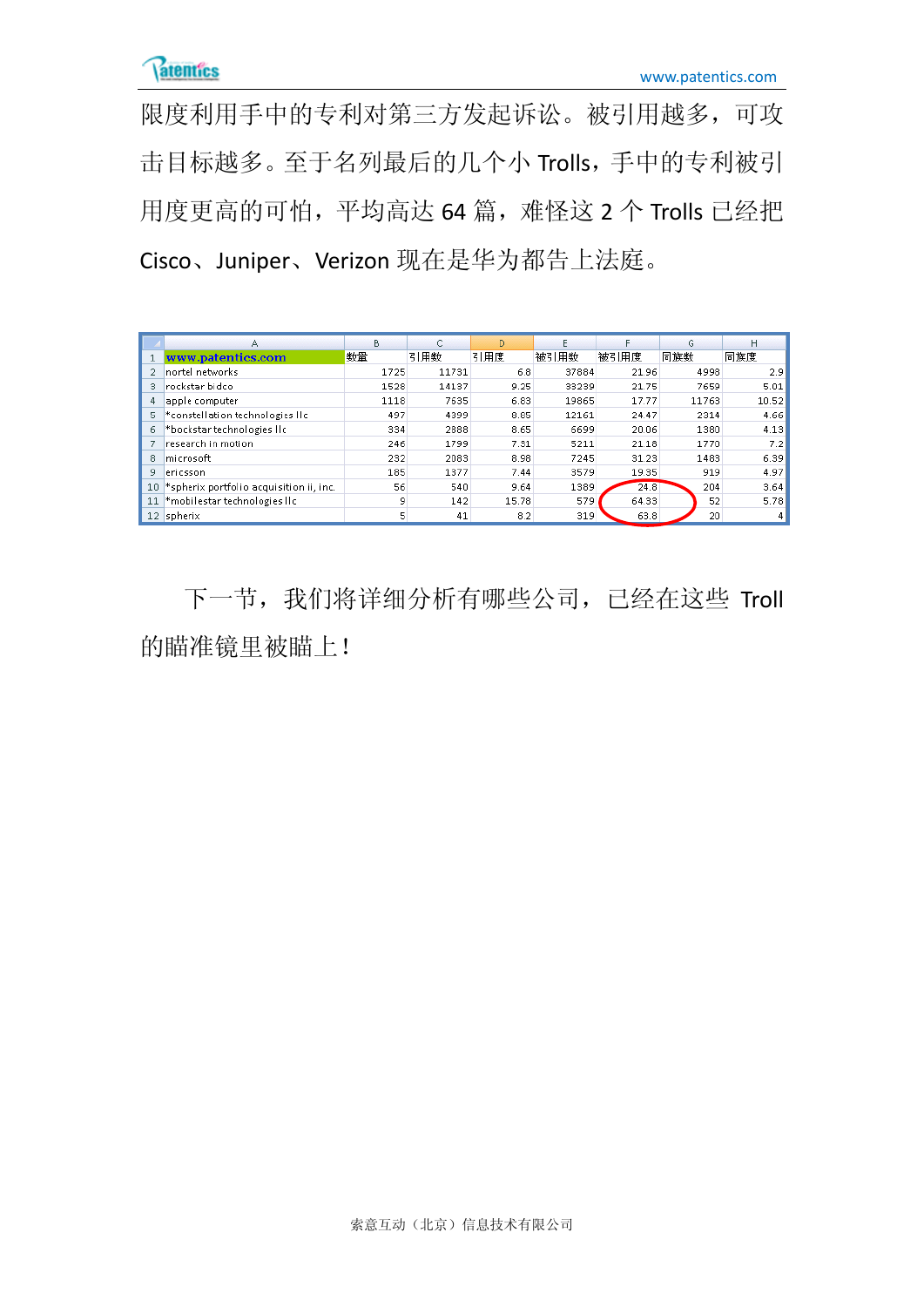## 补充说明

就在我们完成该教程时,Patentics 进行了例行的每周数 据更新,包括 USPTO 法律数据。我们又运行了上例数据集。 我们发现上面曾发现过的 Ciena 公司不见了,代之的是 deutsche bank (德意志银行), 还是 844 件专利。

| Untitled - Patentics Smart Client                                                                                                                                                                                                                                                                                                                                                                                                                                                                                                                                                                                                                                                                                                                           |
|-------------------------------------------------------------------------------------------------------------------------------------------------------------------------------------------------------------------------------------------------------------------------------------------------------------------------------------------------------------------------------------------------------------------------------------------------------------------------------------------------------------------------------------------------------------------------------------------------------------------------------------------------------------------------------------------------------------------------------------------------------------|
| 文件(E)<br>编辑(E)<br>下载(D)<br>视图(y) 工具(I)<br>高级( <u>A</u> )<br>帮助(H)                                                                                                                                                                                                                                                                                                                                                                                                                                                                                                                                                                                                                                                                                           |
| 片<br>尉<br>R)<br>保存<br>裁剪器<br>缓存列表<br>打开<br>自动发现<br>编辑<br>前页                                                                                                                                                                                                                                                                                                                                                                                                                                                                                                                                                                                                                                                                                                 |
| nortel - 转移申请<br>nortel networks<br>⊩⊡<br>rockstar bidco<br>$\overline{\mathbf{H}}$<br>apple computer<br>$\overline{\mathbf{H}}$<br>deutsche bank<br>$\overline{\mathbf{H}}$<br>*constellation technologies llc<br>$\overline{+}$<br>*bani <mark>l专利: 844</mark><br>.a., the<br>$\overline{\mathbf{H}}$<br>引用: 10.6   自引用: 1.25<br>*bock<br>$\overline{\mathbf{H}}$<br>被引用: 12.40   被自引用: 1.2<br>micro;<br>$\pm$<br>同族: 4.83<br>$\overline{\mathbf{H}}$<br>resea <mark>t</mark> 权利要求: 21.63, 技术特征: 11.83<br>ericss 分类数: 3.22<br>曱<br>未知: 253<br>avaya<br>曱<br>效: 585<br>genb{<br>$\overline{+}$<br>*siecq <mark>重审: 1</mark><br>⊩⊡<br>*pop <del>l</del> 发明: 843<br>曱<br>* <sub>sphe</sub> 按权: 591<br>$\overline{\mathbf{H}}$<br>申请: 253<br>) indepl<br>[∓]… |
| 由 cable design technologies<br>由 ciena luxembourg<br>由 bookham technology<br>白 *wells fargo foothill, inc.<br>⊡ silicon valley bank<br>白 <mark>一</mark> blackberry<br><b>n</b> credit suisse<br>田<br>a *alcatel lucent (formerly known as alcatel)<br>[∓]…<br>alcatel lucent usa<br>[∓]…<br>h lenovo<br>由 <mark>□</mark> citicorp usa<br>由 <mark>心</mark> nordx cdt<br>⊞ avaya technology<br>En stmicroelectronics<br><b>Fi</b> astec international                                                                                                                                                                                                                                                                                                         |

为了查看原因, 我们将 deutsche bank 节点下的 844 篇 专利导出到远程的从搜索界面,查阅法律状态信息。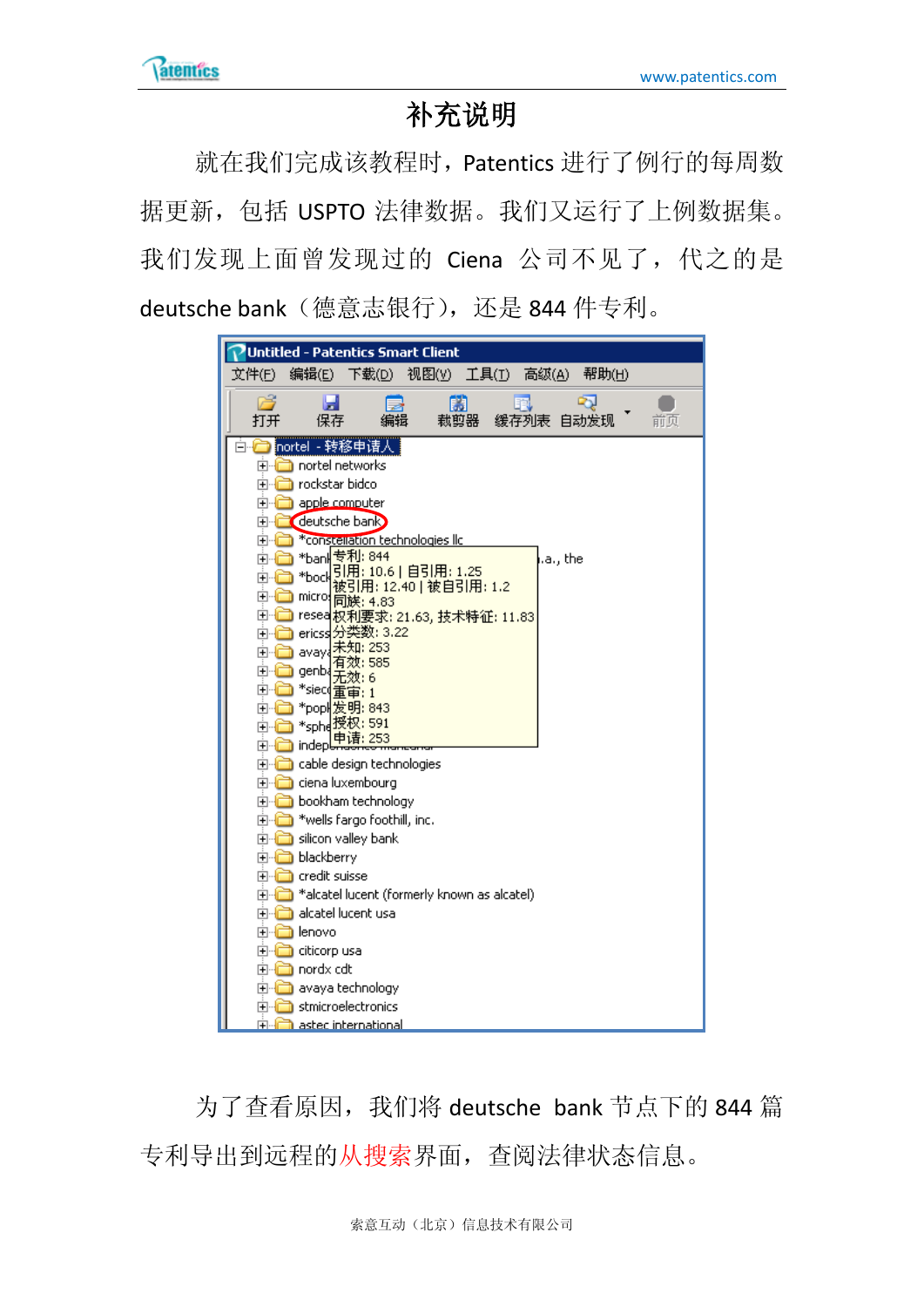

| Untitled - Patentics Smart Client                          |                                           |          |
|------------------------------------------------------------|-------------------------------------------|----------|
| 文件(E)<br>编辑(E)<br>下载(D)                                    | 帮助(H)<br>视图①<br>工具(I)<br>高级(A)            |          |
| É<br>Ы<br>保存<br>打开                                         | PO.<br>日日<br>右键点击"deutsche bank"选         | 前页<br>后页 |
| 白 <mark>□</mark> nortel - 转移申请<br><b>E</b> nortel networks | "导出/搜索/从搜索"                               |          |
| <b>E</b> rockstar bidco                                    |                                           |          |
| apple compute<br>é à                                       |                                           |          |
| deutsche <sup>2</sup><br>⊞…<br>新建                          |                                           |          |
| *constella<br>é è<br>搜索<br>*bank of r<br>ÒĠ                | mpany, n.a., the                          |          |
| 导入<br>*bockstar<br>ÒÒ                                      |                                           |          |
| □ nicrosoft                                                | 以相关度导入                                    |          |
| 导出<br>白 <mark>一</mark> research i                          | 缓存                                        |          |
| é à<br>ericsson<br>标记                                      | 搜索                                        | 主搜索      |
| avaya hol<br>é à<br>浏览…<br>genband (<br>o à                | 本地                                        | 从搜索      |
| *siecor te<br>e-è                                          | 組合<br>本地2                                 | 主搜索保持排序  |
| *popkin fa<br>é à                                          | 分组…<br>本地用户分类                             | 从搜索保持排序  |
| *spherix p<br>é à                                          | 搜索/分组<br>Patentics个人定制分类                  |          |
| <b>⊞ ndepende</b><br>排序<br>cable desi<br>é à               | 大数据<br>cls文件                              |          |
| 由 <mark>心</mark> ciena luxe                                | 文本文件<br>对比…                               |          |
| 聚类…<br>由 <mark>□</mark> bookham (                          | 著录项文件                                     |          |
| *wells fari<br>é à<br>拆分                                   | Excel<br>Word                             |          |
| □ silicon vall                                             | 自动发现<br>数据透视表                             |          |
| 由 blackberry<br>credit suis<br>é à                         | 二次搜索<br>智能库                               |          |
| 分析<br>*alcatel lu<br>é à                                   | 节点统计                                      |          |
| 复制<br>é à<br>alcatel luc                                   | 节点图                                       |          |
| 展平<br>由 <b>n</b> lenovo                                    |                                           |          |
| □ dicorp us<br>下載                                          |                                           |          |
| <b>⊞</b> nordx cdt<br>由 <mark>□</mark> avaya ted           | 下载全部                                      |          |
| □ stmicroele                                               | 全部展开                                      |          |
| 由 <mark>□</mark> astec inte                                | 全部折叠                                      |          |
| *bank of r<br>⊩⊡<br>修剪                                     | $\vert$ a, as notes collateral agent, the |          |
| corning<br>田山口<br>移除<br>kapsch ca                          |                                           |          |
| 田山<br>删除<br>*citibank,<br>FI T                             | խgent                                     |          |
| *the bank<br>e t                                           | 删除子项<br>t company, n.a.                   |          |
| ⊞ in Coretek                                               | 攻防分析                                      |          |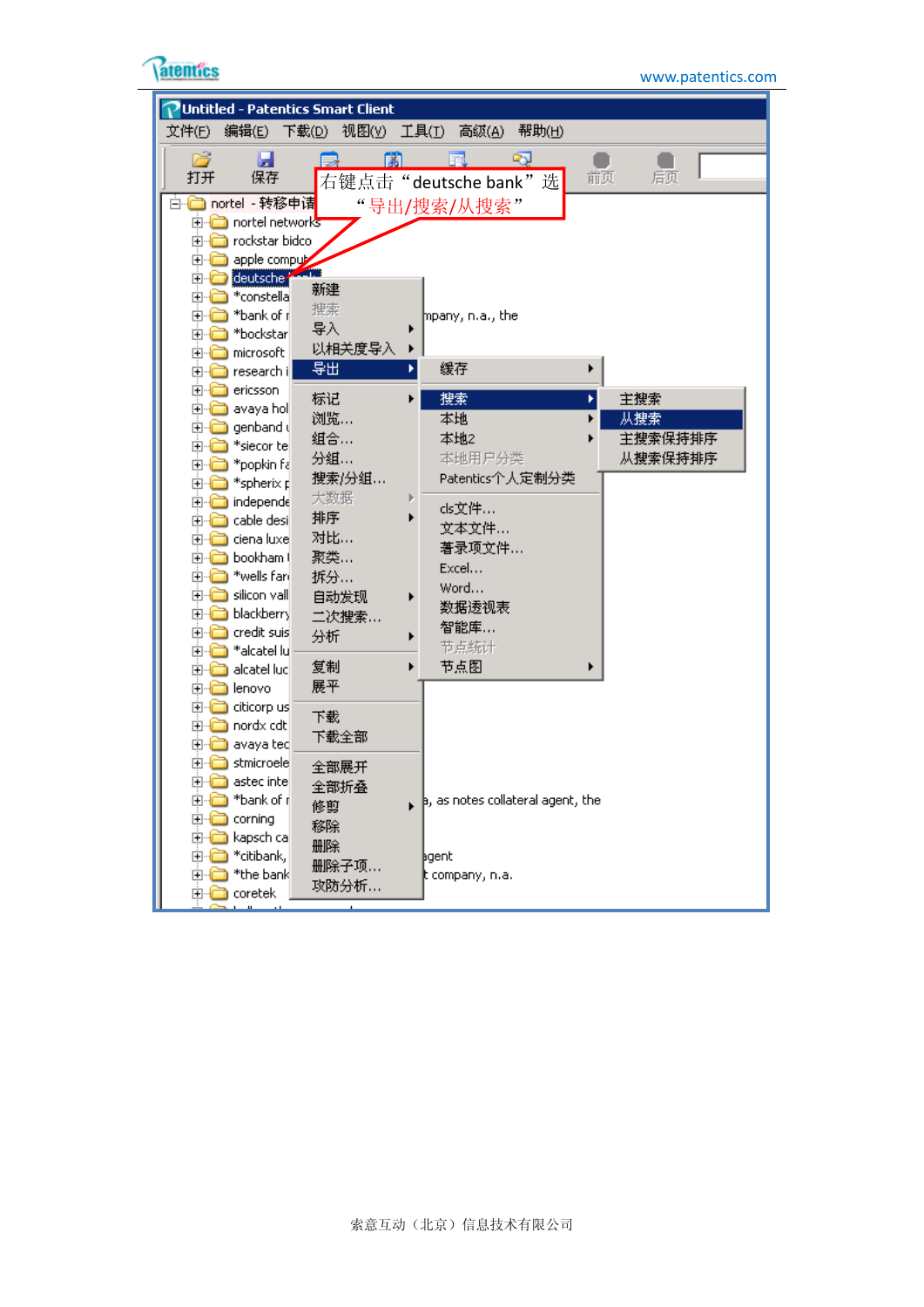

**atentics** www.patentics.com



原来,一星期前, 2014年 7 月 15 日, Ciena 将该 844 件 Nortel 的专利全部转移给了 deutsche bank。对竞 争激烈的电信行业,这也许是一个新机会...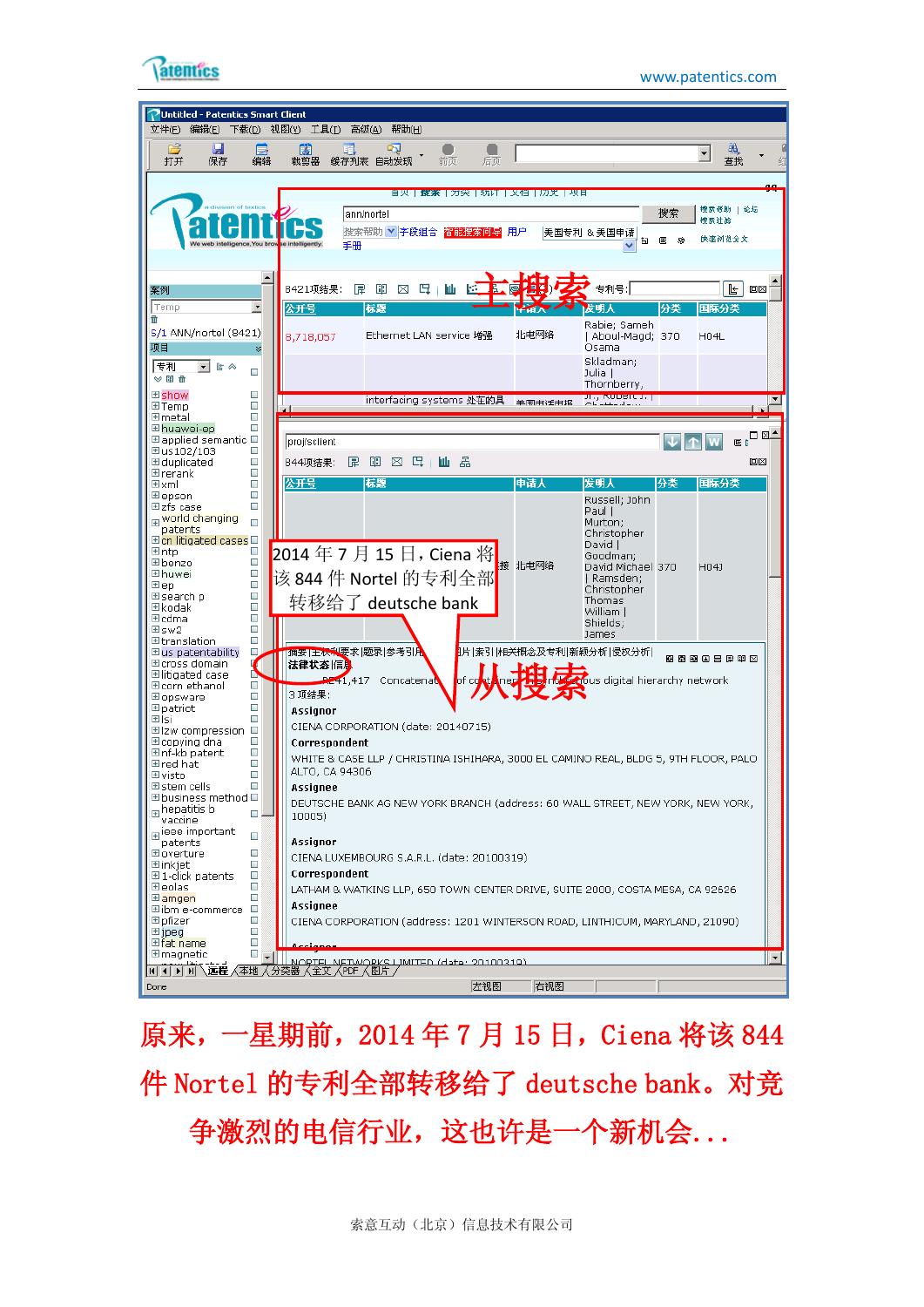

**Patent Troll - spherix portfolio acquisition ii, inc**拿到**56**件**Rockstar**

手里的 **nortel** 专利之后做了什么

| <b>P</b> nortel-auction.cls - Patentics Smart Client                                                                                                                                                                                                                                                                                                                                                                                                                                                                                                                                                                                                                                                                                                                                                                                                                                                                                                                                                                                                                                                                                                                                                                                                                                                                                                                                                                                                                                                                                                                                                                                                               |
|--------------------------------------------------------------------------------------------------------------------------------------------------------------------------------------------------------------------------------------------------------------------------------------------------------------------------------------------------------------------------------------------------------------------------------------------------------------------------------------------------------------------------------------------------------------------------------------------------------------------------------------------------------------------------------------------------------------------------------------------------------------------------------------------------------------------------------------------------------------------------------------------------------------------------------------------------------------------------------------------------------------------------------------------------------------------------------------------------------------------------------------------------------------------------------------------------------------------------------------------------------------------------------------------------------------------------------------------------------------------------------------------------------------------------------------------------------------------------------------------------------------------------------------------------------------------------------------------------------------------------------------------------------------------|
| 文件(E)<br>编辑(E) 下载(D) 视图(Y) 工具(I) 高级(A) 帮助(H)                                                                                                                                                                                                                                                                                                                                                                                                                                                                                                                                                                                                                                                                                                                                                                                                                                                                                                                                                                                                                                                                                                                                                                                                                                                                                                                                                                                                                                                                                                                                                                                                                       |
| Ы<br>P)<br>闊<br>丽<br>醞<br>$\overline{\phantom{a}}$<br>查找<br>保存<br>打开<br>编辑<br>缓存列表 自动发现<br>后页<br>裁剪器<br>前页                                                                                                                                                                                                                                                                                                                                                                                                                                                                                                                                                                                                                                                                                                                                                                                                                                                                                                                                                                                                                                                                                                                                                                                                                                                                                                                                                                                                                                                                                                                                                         |
| <b>⊞</b> nortel-auction<br>白 <mark>□</mark> nortel-auction - 转移申请人<br>in nortel networks<br>Fig. Tockstar bidco<br><b>E</b> - <b>C</b> apple computer<br><b>E</b> <sup>1</sup> *constellation technologies lic<br>Find *bockstar technologies lic<br>E-C research in motion<br>由 microsoft<br>右键选择\导出\搜索\主搜索或从搜索<br><b>E</b> ericsson<br>in <sup>*</sup> spherix portfolio acquisition ii, inc.<br>新建<br>由 *mobilestar technologies lic<br><b>E</b> spherix<br>搜索<br>top-citing-nortel<br>导入<br>由 cop-citing-rockstar-bidco<br>以相关度导入<br>$\blacktriangleright$<br>由 cop-citing-apple-computer<br>导出<br>缓存<br>×<br>▶<br>ti-Cobo-citing-*constellation-technologies-lid<br>标记<br>搜索<br>主搜索<br>٠<br>Þ.<br>ti-in top-citing-*bockstar-technologies-lic<br>浏览<br>本地<br>从搜索<br><b>E</b> top-citing-research-in-motion<br>组合<br>本地2<br>主搜索保持排序<br>top-citing-microsoft<br>本地用户分类<br>top-citing-ericsson<br>分组…<br>从搜索保持排序<br>ting top-citing-*spherix-portfolio-acquisition-<br>搜索/分组<br>Patentics个人定制分类<br>ti-Cobing-*mobilestar-technologies-lic<br>大数据<br>cls文件<br>top-citing-spherix<br>排序<br>文本文件<br>in rockstar-bidco-top-citing<br>对比…<br>著录项文件<br>Fi-Constellation-technologies-lic-top-citind<br>聚类<br>Excel<br>Fi-Cox/star-technologies-lic-top-citing<br>拆分<br>Word<br>Fi-C *spherix-portfolio-acquisition-ii-,-inc,-to<br>自动发现<br>mobilestar-technologies-lic-top-citing<br>数据透视表<br>二次搜索<br>spherix-top-citing<br>智能库<br>分析<br>nortel-top-citing<br>节点统计<br>apple-computer-top-citing<br>节点图<br>复制<br>由 content-in-motion-top-citing<br>展平<br>in microsoft-top-citing<br>下載<br>ericsson-top-citing<br>下载全部<br>全部展开<br>全部折叠<br>修剪<br>移除<br>删除<br>删除子项<br>攻防分析 |
| $\boxed{10}$ $\boxed{1}$ $\boxed{1}$ $\boxed{1}$ $\boxed{2}$ $\frac{1}{2}$ $\frac{1}{2}$ $\frac{1}{2}$ $\frac{1}{2}$ $\frac{1}{2}$ $\frac{1}{2}$ $\frac{1}{2}$ $\frac{1}{2}$ $\frac{1}{2}$ $\frac{1}{2}$ $\frac{1}{2}$ $\frac{1}{2}$ $\frac{1}{2}$ $\frac{1}{2}$ $\frac{1}{2}$ $\frac{1}{2}$ $\frac{1}{2}$ $\frac{1}{2}$                                                                                                                                                                                                                                                                                                                                                                                                                                                                                                                                                                                                                                                                                                                                                                                                                                                                                                                                                                                                                                                                                                                                                                                                                                                                                                                                           |